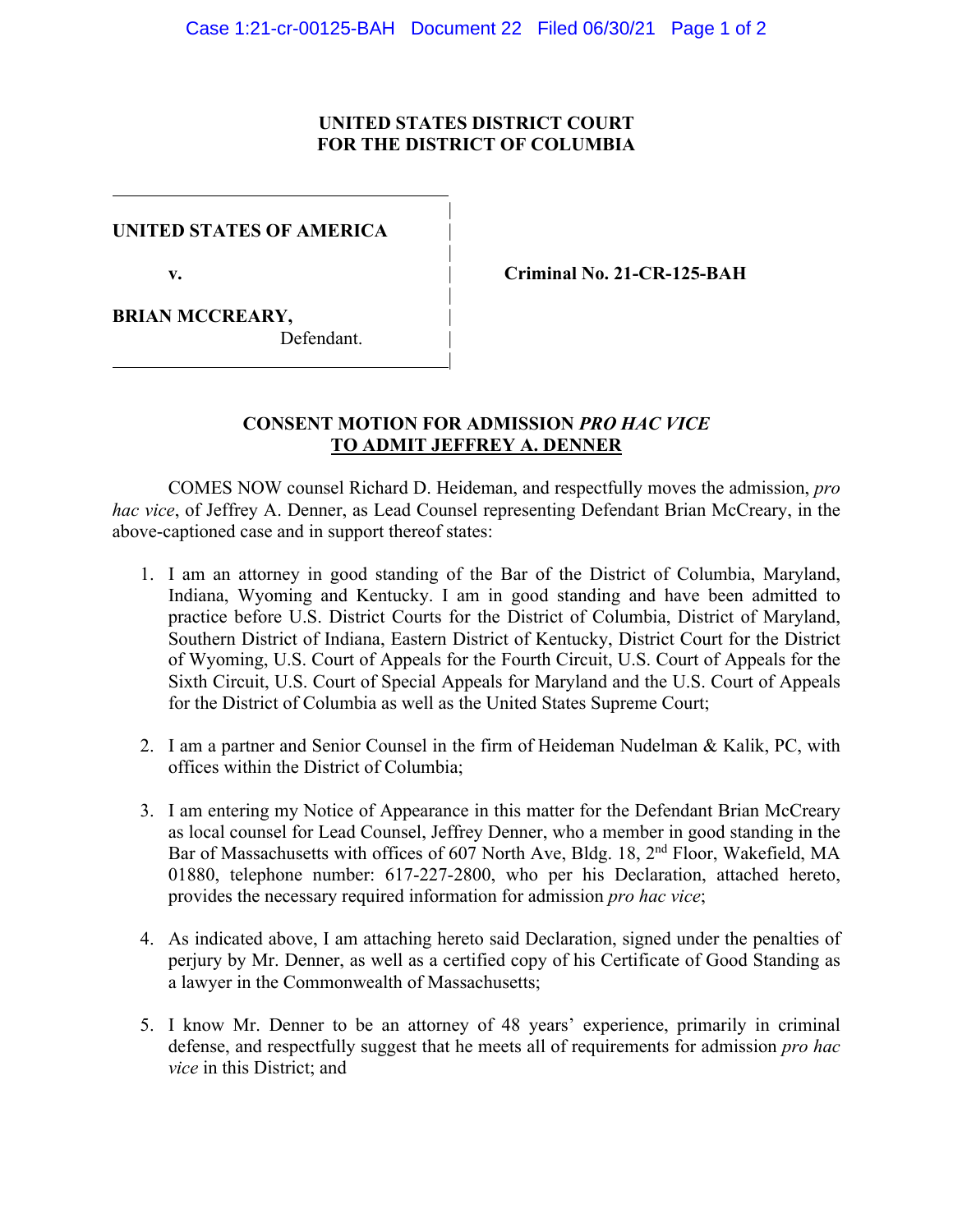- 6. Mr. Denner has discussed with me that he has familiarized himself with the local rules of our Federal District Bar, as well as having an excellent working knowledge of Federal Rules of Evidence and the Federal Rules of Criminal Procedure, and relevant decisional law, which he has gained in the approximately five decades he has practiced federal criminal defense in Massachusetts in which he is licensed, as well as in multiple other federal jurisdictions where he has been admitted *pro hac vice*.
- 7. I have communicated with the AUSA assigned to this matter and they have indicated their consent Mr. Denner's appearance *pro hac vice*.

WHEREFORE it is respectfully moved that Mr. Denner's request for admission *pro hac vice* be granted.

Dated: June 30, 2021 Respectfully submitted,

HEIDEMAN NUDELMAN & KALIK P.C. 5335 Wisconsin Ave., Suite 440 Washington, D.C. 20015 Telephone: 202-463-1818 Telefax: 202-463-2999

By: /s/*Richard D. Heideman* Richard D. Heideman (Bar No. 377462)

Attorney for Defendant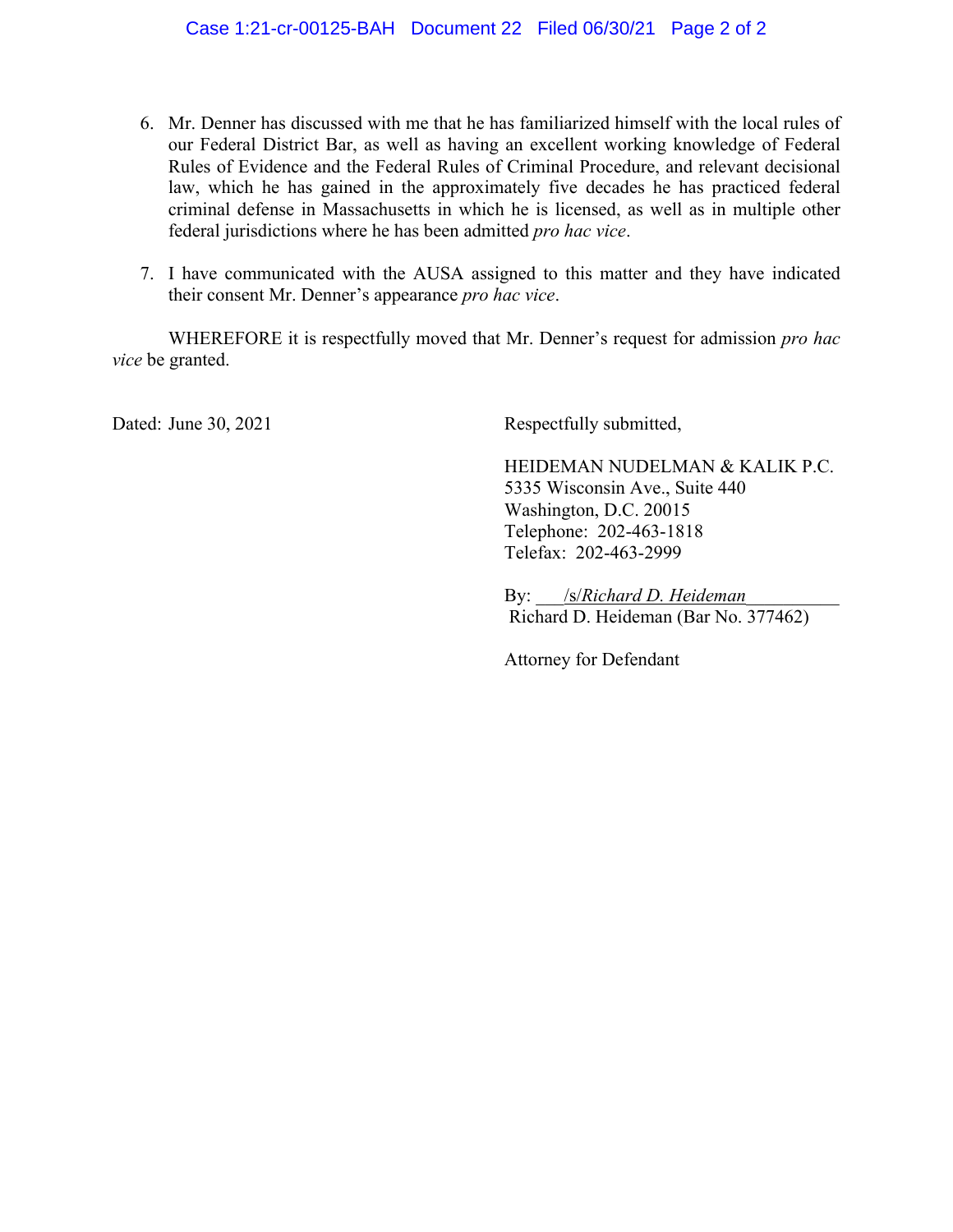# **UNITED STATES DISTRICT COURT FOR THE DISTRICT OF COLUMBIA**

|

|

|

|

#### **UNITED STATES OF AMERICA** |

**v.** | **Criminal No. 21-CR-125**

**BRIAN MCCREARY,** |

Defendant.

# **DECLARATION OF JEFFREY A. DENNER IN SUPPORT OF MOTION FOR ADMISSION** *PRO HAC VICE*

I, Jeffrey A. Denner, applicant for admission *pro hac vice* in the matter of United States v. Brian McCreary, Criminal No. 21-CR-125, under oath, do depose and swear that :

- 1. I am a graduate of Yale College (1969) and Harvard Law School (1973);
- 2. I am a licensed attorney in good standing in the Commonwealth of Massachusetts and have been continuously so since 1973 (Bar # 120520);
- 3. I have also been admitted to practice *pro hac vice* in multiple state and federal jurisdictions on trial and appellate levels. I am also admitted to practice before the United States Supreme Court as well various Courts of Military Appeal and Review;
- 4. I have not appeared *pro hac vice* within the last two years in the United States District Court for the District of Columbia;
- 5. My office is presently located at 607 North Ave, Bldg. 18, 2<sup>nd</sup> Floor, Wakefield, MA 01880, Phone # 617-227-2800;
- 6. In the 48 years I have practiced I have received a public reprimand for an incident that occurred in 2012 in which I agreed that I had not fully explained my scope of engagement with a client nor had I returned any unused portion of the fee that my firm had charged. I took fully responsibility for this, and still do, despite the fact that I was not at all times the primary working attorney on this case, but was the originating attorney who also had contact with the client;
- 7. I have originated and/or litigated probably 7,500 cases over the last five decades, most frequently criminal cases and often in a federal venue;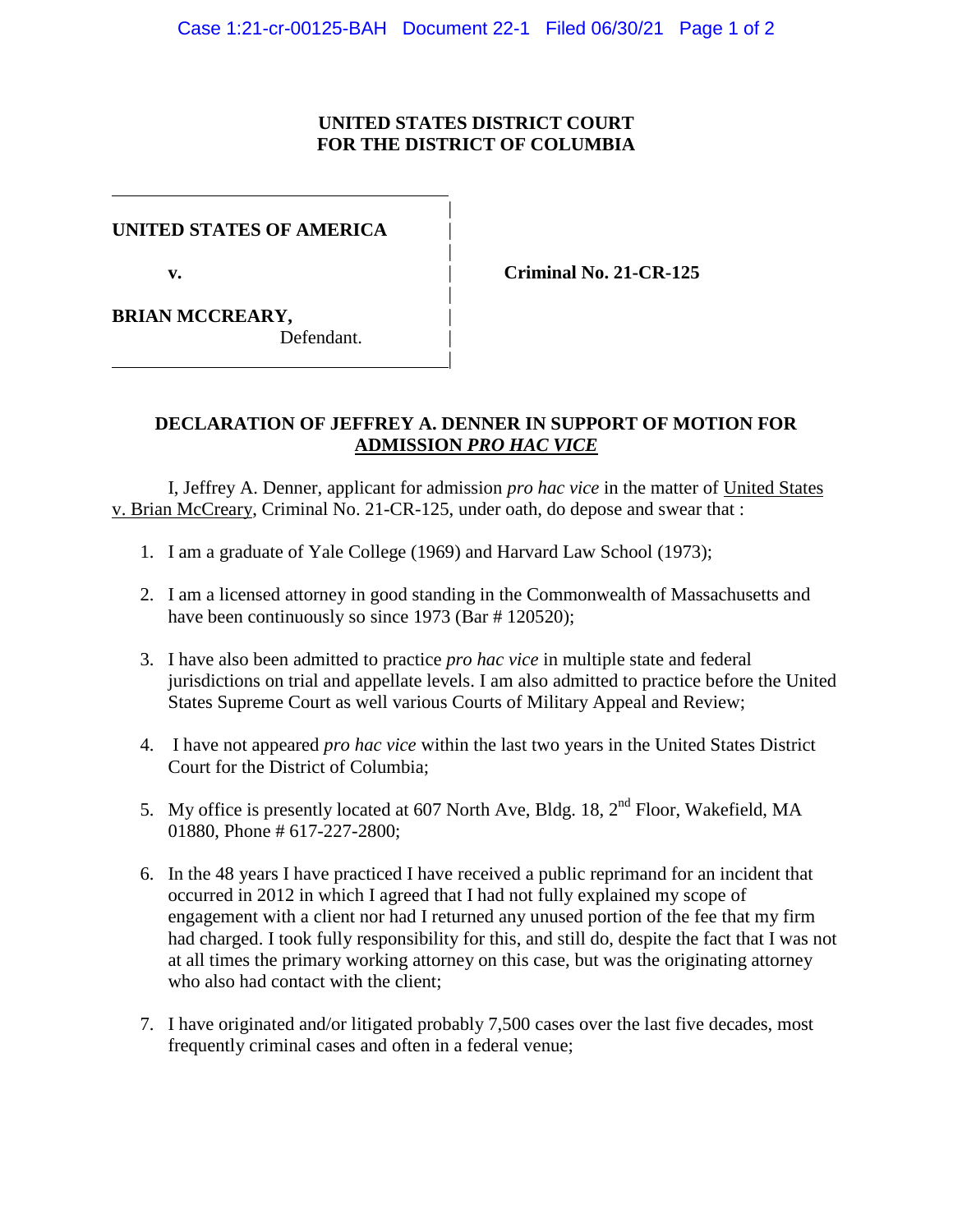#### Case 1:21-cr-00125-BAH Document 22-1 Filed 06/30/21 Page 2 of 2

- 8. I am very familiar with the Federal Rules of Evidence and Federal Rules of Criminal Procedure and have familiarized and continue to familiarize myself with the local rules of the District of Columbia and of course agree to abide by all of same and be fully accountable therefore;
- 9. I am attaching hereto a Certificate of Good Standing from the Commonwealth of Massachusetts.

Dated: June 21, 2021 Respectfully submitted,

/s/ Jeffrey A. Denner

Jeffrey A. Denner, BBO# 120520 Jeffrey Denner Associates, PC 607 North Ave. Suite 18 Wakefield, Massachusetts 01880 Tel.: (617) 227-2800 Fax: (617) 973-1562 jad@dennerlaw.com

\_\_\_\_\_\_\_\_\_\_\_\_\_\_\_\_\_\_\_\_\_\_\_\_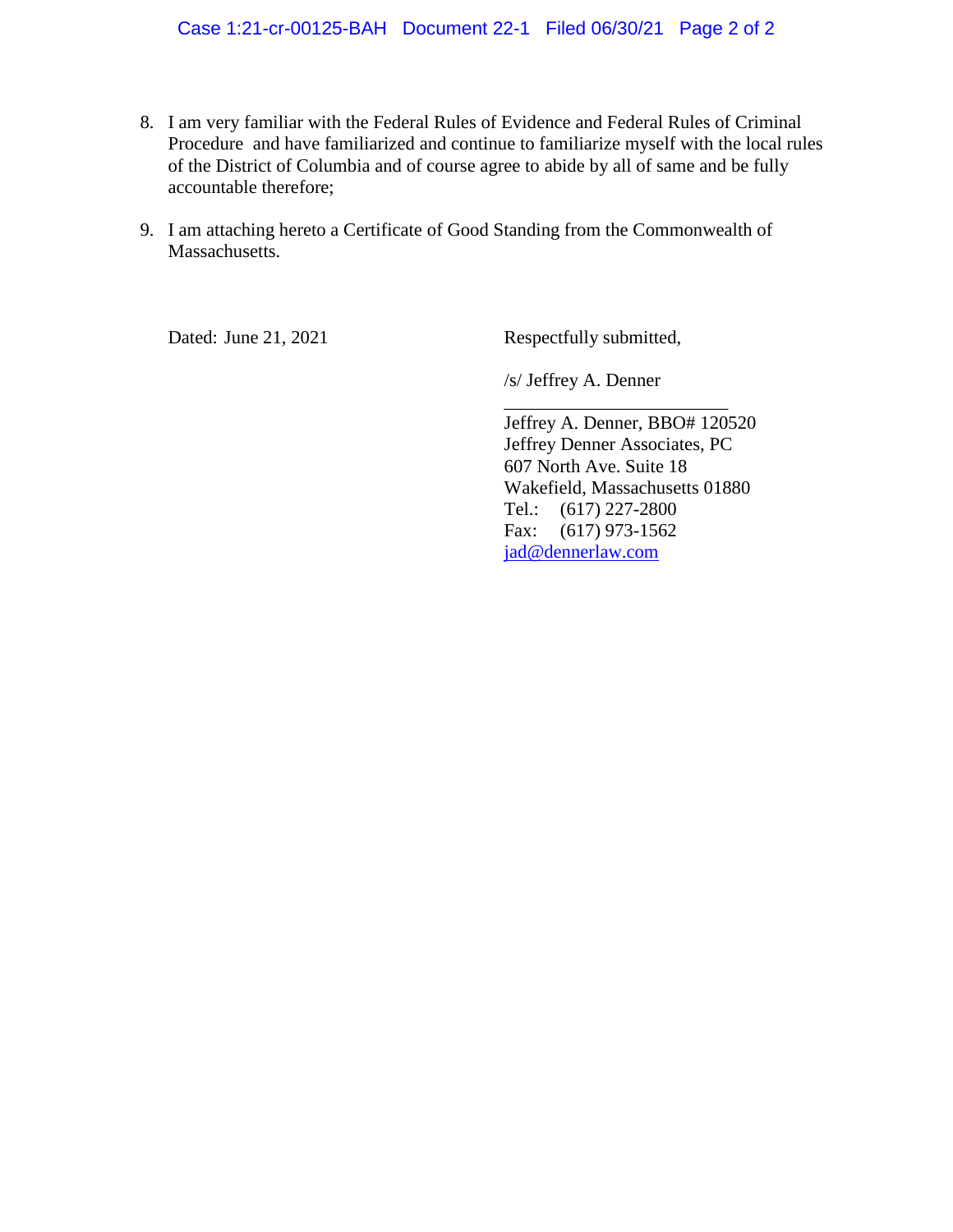# **COMMONWEALTH OF MASSACHUSETTS**

SUFFOLK, SS.

BE IT REMEMBERED, that at the Supreme Judicial Court holden at Boston twelfth within and for said County of Suffolk, on the , said Court being the highest day of **December**  $A.D. 1973$ Court of Record in said Commonwealth:

# **Jeffrey A. Denner**

being found duly qualified in that behalf, and having taken and subscribed the oaths required by law, was admitted to practice as an Attorney, and, by virtue thereof, as a Counsellor at Law, in any of the Courts of the said Commonwealth: that said Attorney is at present a member of the Bar, and is in good standing according to the records of this Court\*.

In testimony whereof, I have hereunto set my hand and affixed the seal of said Court, this third day of March

in the year of our Lord two thousand and twenty-one.

MAURA S. DOYLE, Clerk